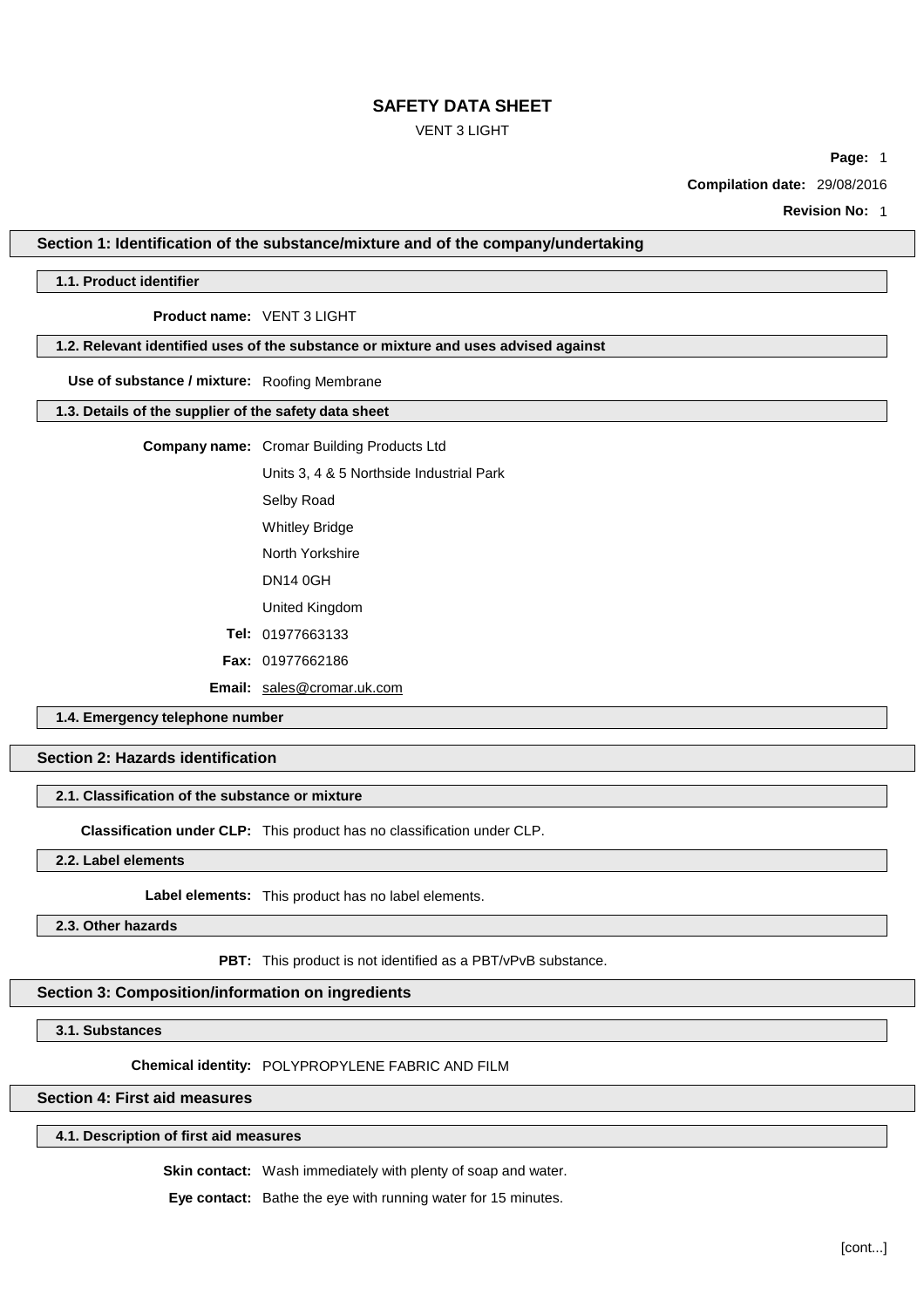#### VENT 3 LIGHT

**Ingestion:** Wash out mouth with water.

**Inhalation:** Consult a doctor.

#### **4.2. Most important symptoms and effects, both acute and delayed**

**Skin contact:** There may be mild irritation at the site of contact.

**Eye contact:** There may be irritation and redness.

**Ingestion:** There may be irritation of the throat.

**Inhalation:** There may be irritation of the throat with a feeling of tightness in the chest.

#### **4.3. Indication of any immediate medical attention and special treatment needed**

**Immediate / special treatment:** Not applicable.

#### **Section 5: Fire-fighting measures**

#### **5.1. Extinguishing media**

**Extinguishing media:** Suitable extinguishing media for the surrounding fire should be used.

#### **5.2. Special hazards arising from the substance or mixture**

**Exposure hazards:** In combustion emits toxic fumes.

**5.3. Advice for fire-fighters**

**Advice for fire-fighters:** Wear self-contained breathing apparatus. Wear protective clothing to prevent contact

with skin and eyes.

#### **Section 6: Accidental release measures**

### **6.1. Personal precautions, protective equipment and emergency procedures**

**Personal precautions:** Refer to section 8 of SDS for personal protection details.

### **6.2. Environmental precautions**

**Environmental precautions:** Do not discharge into drains or rivers.

### **6.3. Methods and material for containment and cleaning up**

**Clean-up procedures:** Pick up.

## **6.4. Reference to other sections**

# **Reference to other sections:** Refer to section 8 of SDS.

## **Section 7: Handling and storage**

### **7.1. Precautions for safe handling**

**Handling requirements:** Avoid the formation or spread of dust in the air.

## **7.2. Conditions for safe storage, including any incompatibilities**

**Storage conditions:** Store in a cool, well ventilated area.

**Suitable packaging:** Must only be kept in original packaging.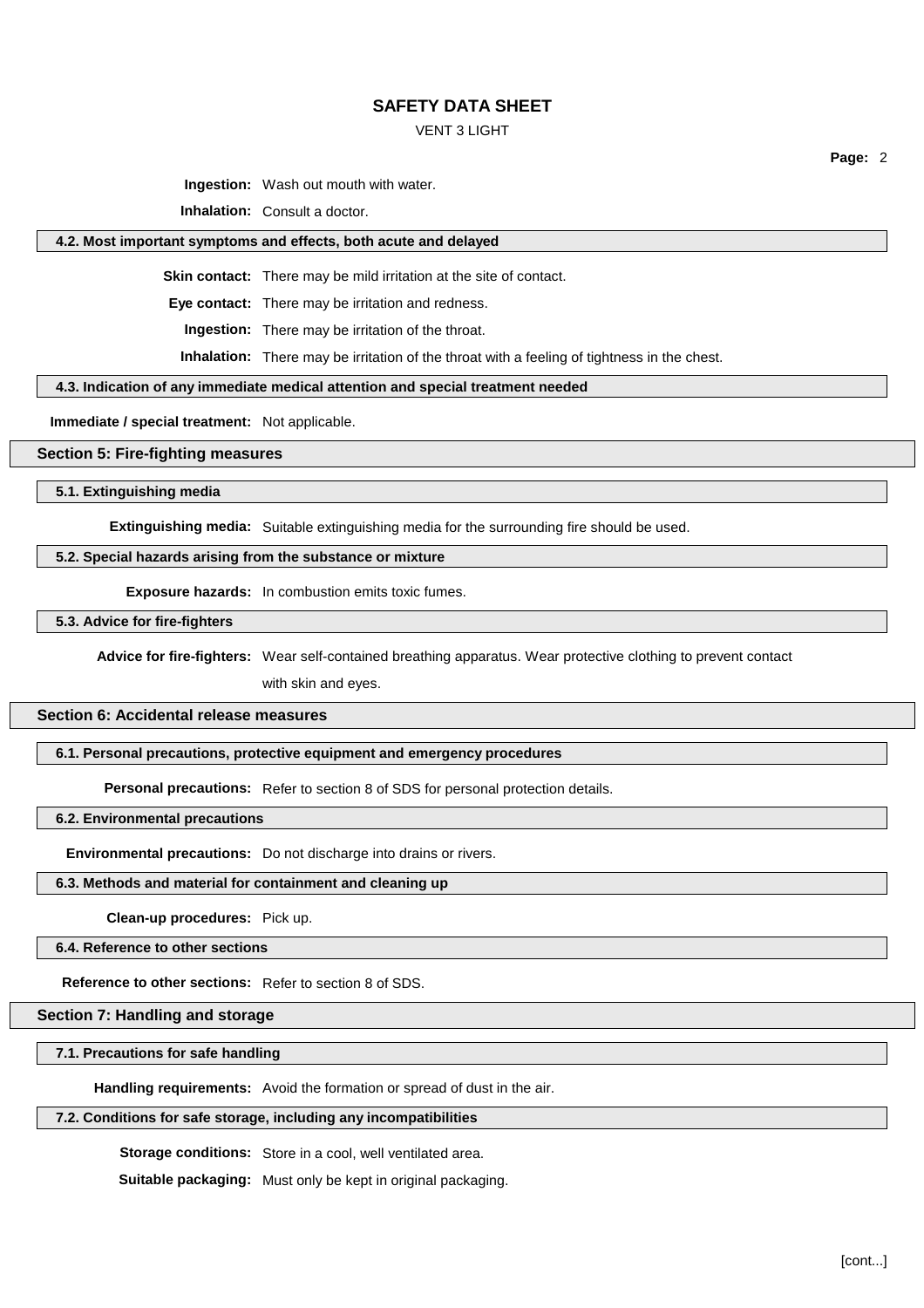### VENT 3 LIGHT

**7.3. Specific end use(s)**

**Specific end use(s):** No data available.

### **Section 8: Exposure controls/personal protection**

#### **8.1. Control parameters**

**Workplace exposure limits:** No data available.

**DNEL/PNEC Values**

**DNEL / PNEC** No data available.

**8.2. Exposure controls**

**Respiratory protection:** Respiratory protective device with particle filter.

**Hand protection:** Protective gloves.

**Eye protection:** Safety glasses. Ensure eye bath is to hand.

**Skin protection:** Protective clothing.

**Section 9: Physical and chemical properties**

### **9.1. Information on basic physical and chemical properties**

### **State:** Solid

**Colour:** Dark grey upper, White lower.

**Odour:** Odourless

**Evaporation rate:** Not applicable.

**Oxidising:** Not applicable.

**Solubility in water:** Insoluble **Viscosity:** Not applicable.

**Boiling point/range°C:** No data available. **Melting point/range°C:** 160-170 **Flammability limits %: lower:** Not applicable. **upper:** Not applicable.

**Flash point°C:** >93 **Vapour pressure:** Not applicable. **Relative density:** Not applicable. **VOC g/l:** Not applicable.

**9.2. Other information**

**Other information:** No data available.

#### **Section 10: Stability and reactivity**

### **10.1. Reactivity**

**Reactivity:** Stable under recommended transport or storage conditions.

**10.2. Chemical stability**

**Chemical stability:** Stable under normal conditions.

#### **10.3. Possibility of hazardous reactions**

**Hazardous reactions:** Hazardous reactions will not occur under normal transport or storage conditions.

Decomposition may occur on exposure to conditions or materials listed below.

**Page:** 3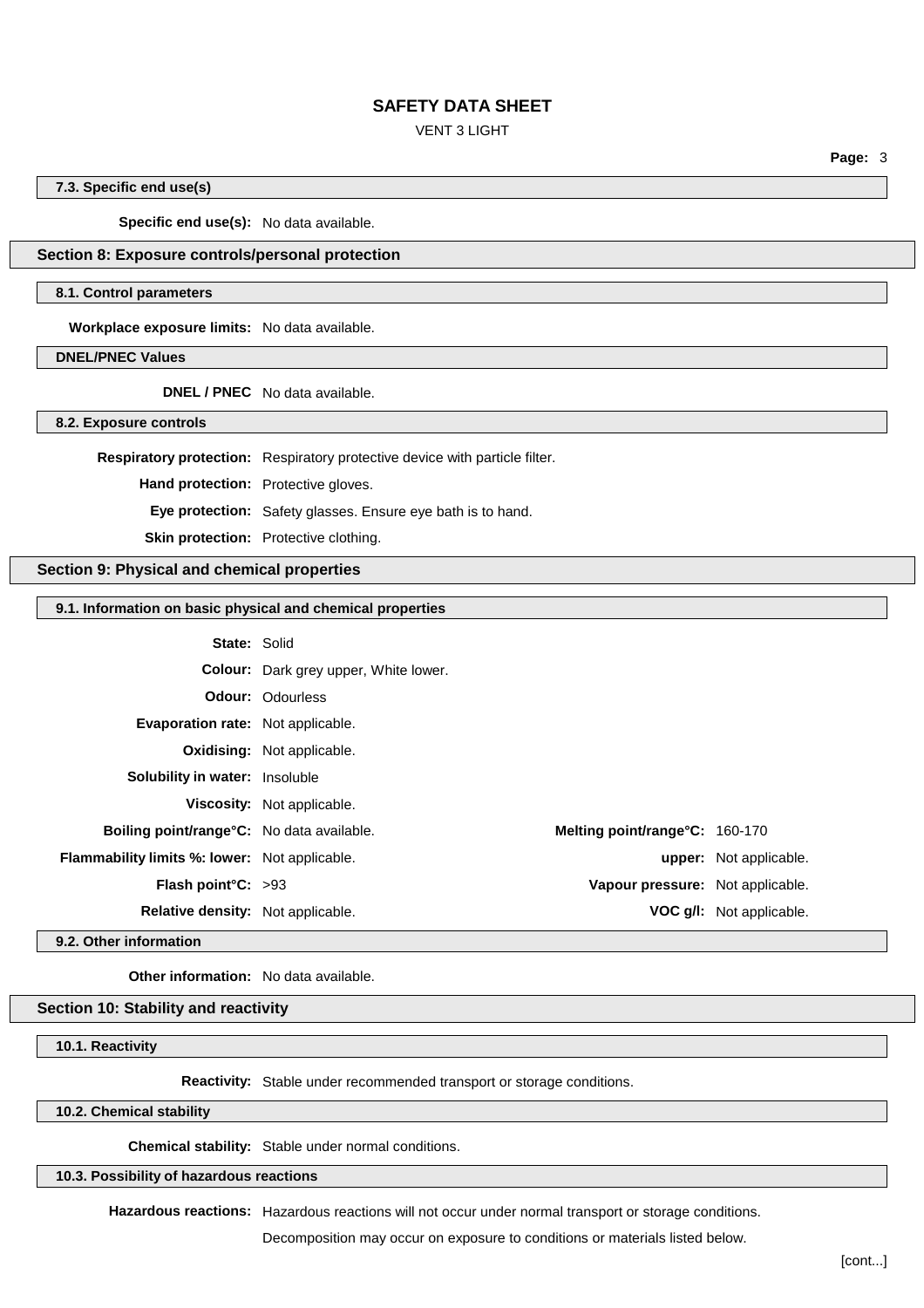### VENT 3 LIGHT

**Page:** 4

### **10.4. Conditions to avoid**

#### **Conditions to avoid:** Heat.

#### **10.5. Incompatible materials**

**Materials to avoid:** Strong oxidising agents. Strong acids.

#### **10.6. Hazardous decomposition products**

**Haz. decomp. products:** In combustion emits toxic fumes.

#### **Section 11: Toxicological information**

#### **11.1. Information on toxicological effects**

**Toxicity values:** No data available.

#### **Symptoms / routes of exposure**

**Skin contact:** There may be mild irritation at the site of contact.

**Eye contact:** There may be irritation and redness.

**Ingestion:** There may be irritation of the throat.

**Inhalation:** There may be irritation of the throat with a feeling of tightness in the chest.

### **Section 12: Ecological information**

#### **12.1. Toxicity**

**Ecotoxicity values:** No data available.

### **12.2. Persistence and degradability**

**Persistence and degradability:** Biodegradable.

#### **12.3. Bioaccumulative potential**

**Bioaccumulative potential:** No bioaccumulation potential.

**12.4. Mobility in soil**

#### **12.5. Results of PBT and vPvB assessment**

**PBT identification:** This product is not identified as a PBT/vPvB substance.

**12.6. Other adverse effects**

**Other adverse effects:** Negligible ecotoxicity.

### **Section 13: Disposal considerations**

**13.1. Waste treatment methods**

**NB:** The user's attention is drawn to the possible existence of regional or national

regulations regarding disposal.

#### **Section 14: Transport information**

**Transport class:** This product does not require a classification for transport.